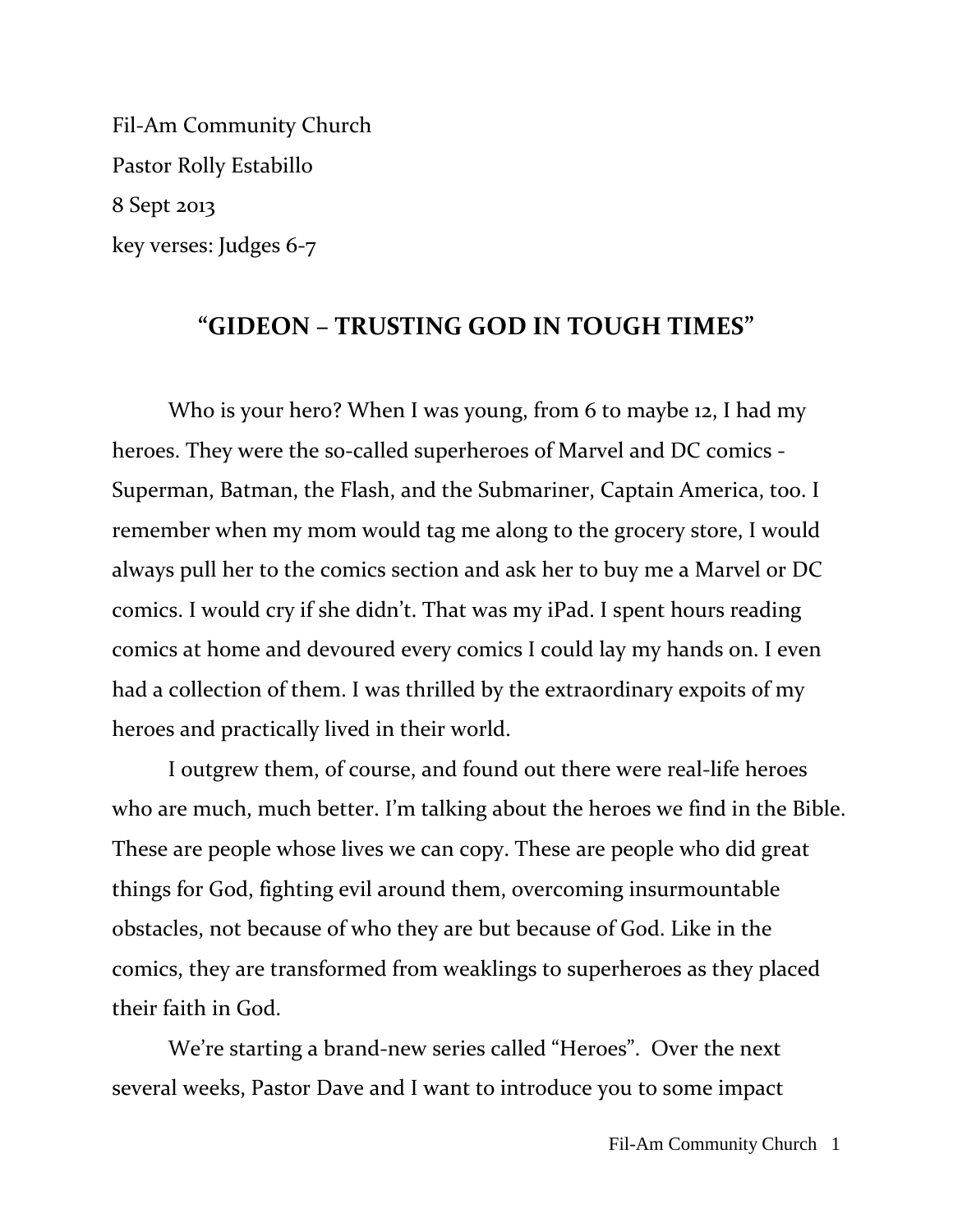people from the Bible. They weren't the headliners of the Bible. You'll typically hear a lot more about Abraham or David or Paul than these quieter heroes of the faith.

I guess you could think of them as the "not-so-rich-and-famous" of the ancient world—people like you and me: common men and common women who did uncommon things because they trusted the unchanging promises of God.

This morning we focus on a regular guy named Gideon. He is not very impressive at first look, but he makes some choices that flow from his faith in God, and it changed everything. So significant is the mark this very ordinary man made in his time that he is listed in Hebrews 11 alongside the movers and shakers of the OT. Track his story with me as we work our way through Judges 6-7, where we find a primer on trusting God. Please open your Bibles and follow along as I read select verses from chapters 6 and 7. The rest of the verses I'll make reference to in this message.

There are 6 lessons here to help us trust God more.

Here's "Trust" Lesson #1:

# **I. GOD USES TOUGH TIMES TO GET OUR ATTENTION (Judges 6:1-6).**

If you go back to the previous chapter, the last sentence says, "*Then there was peace in the land for forty years."* So, as we open Judges 6, we find the nation of Israel coming off a time of relative ease. The bills are paid, the kids are behaving, and business is good. Everything's coming up roses. And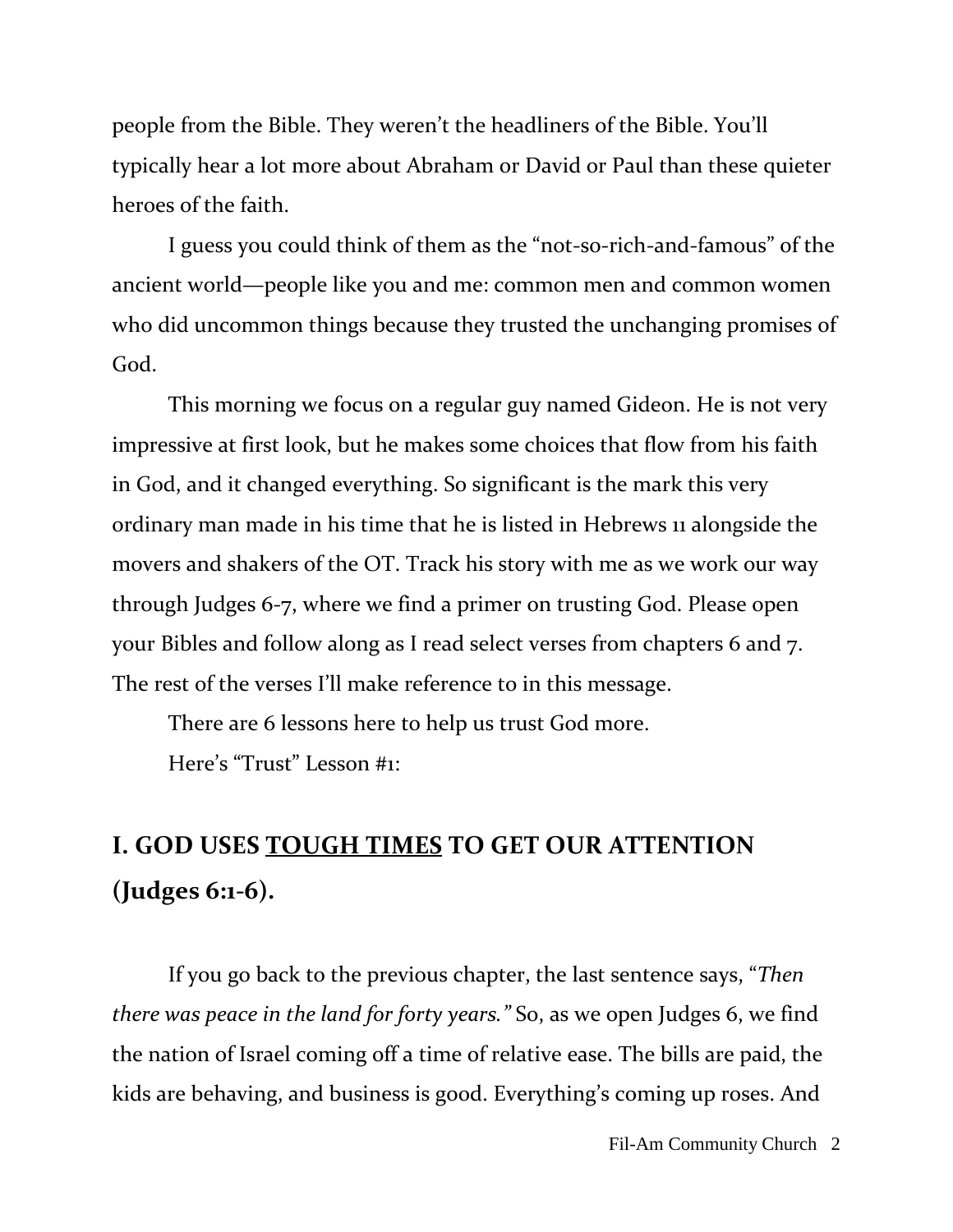as it tends to happen to us all in such times, Israel forgot God. They became self-sufficient; they didn't need God. So the Lord shook things up by rousing an enemy against them to show them how hard life can be without Him.

Verse 1 says that the Israelites did what was evil in the sight of the LORD. So the LORD handed them over to Midian seven years. You need to know that the Midianites were extremely powerful and oppressed the Israelites mercilessly. Every year around harvest time, the nomadic Midianites would invade Israel. And v. 5 tells us that they would come in like locusts, ravaging the land. What they couldn't carry with them they destroyed.

The Bible reports that it was so bad many of the Israelites had left their homes to live in caves and strongholds, fearing for their lives.

This went on for seven years, and finally, the Israelites cried out to the Lord for help. Why did they wait so long to turn to the Lord? Because they're a lot like us—they waited until every possible option played out and they couldn't take it any longer; then they cried out to the Lord. Verse 6 tells us that Israel became poverty-stricken because of Midian, and the Israelites cried out to the LORD. How many times have hard circumstances come to us, and we never stop to ask what God is planning for us in those circumstances. Instead we hold out, thinking that we can handle it on our own. Learn this from Gideon: every experience in life is a test. And every trial in the lives of God's people is tailored to draw us closer to God.

Here's the point: When tough times come, instead of looking at them as if God is punishing you, try to see them as God's gift of grace.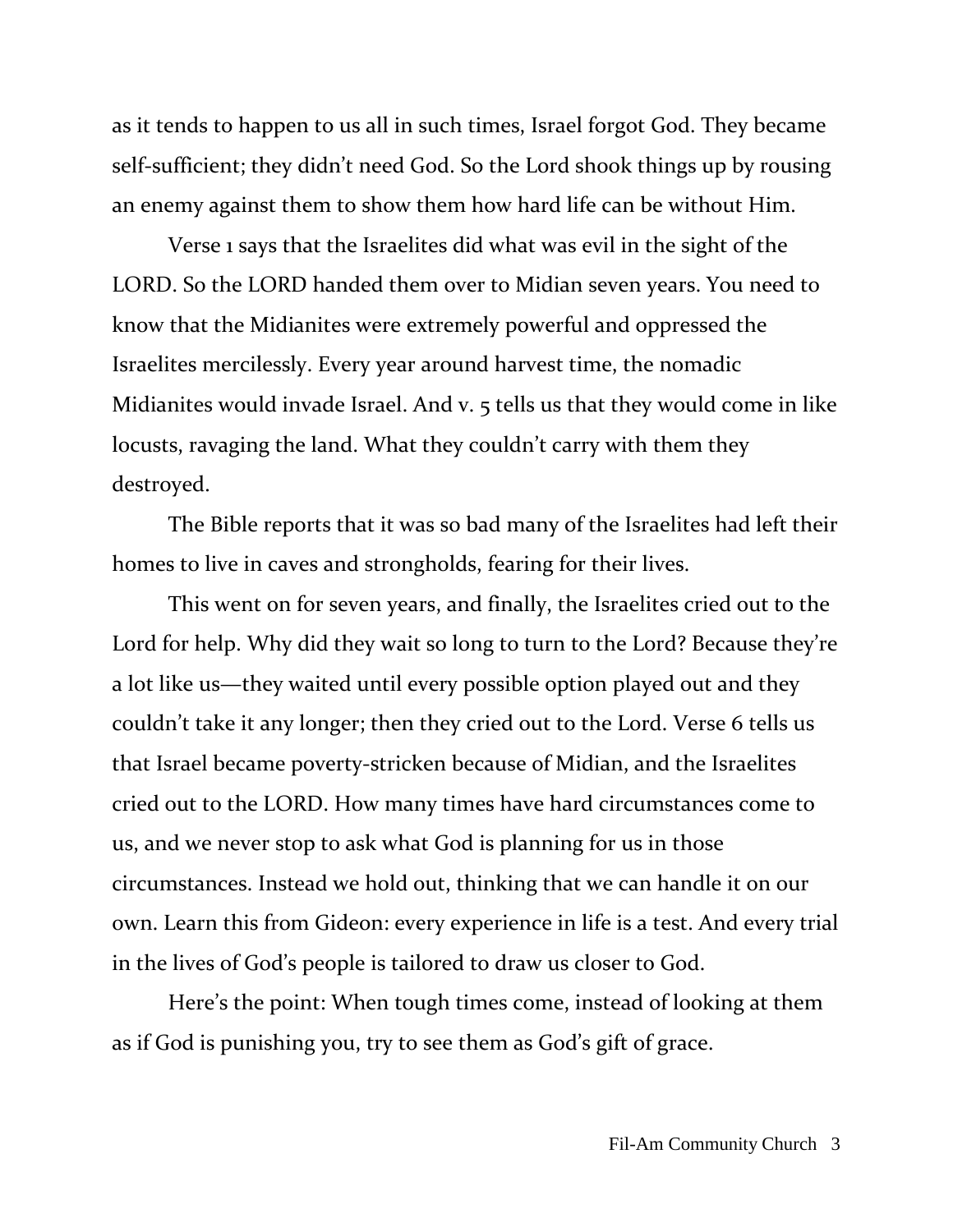Proverbs 3:11-12 (NLT): *"My child, don't ignore it when the LORD disciplines you, and don't be discouraged when he corrects you. <sup>12</sup>For the LORD corrects those he loves, just as a father corrects a child in whom he delights*.*"* He loves you too much to let you keep living the way you are. He longs to be at the center of your life. So He has designs in our troubles, and they are always for our good.

C.S. Lewis said it like this, "God whispers to us in our pleasures, speaks in our conscience, but shouts in our pains; it's His megaphone to rouse a deaf world."

"Trust" lesson #2:

### **II. GOD ALWAYS SEES MORE THAN WE DO (6:7-12).**

The wonderful thing about God is that even though we're slow returning to Him, He is never slow in responding to us. Verses 7-8 show us that when we cry out to God, He listens and then he acts.

But he acts according to his timetable, not ours. Even when we feel like he's not doing anything, he's actually working behind the scenes to help us. For Israel, He first sends an unnamed prophet to call them back to total surrender and full devotion. If you were an Israelite, you would say, "Is that it? What else is God doing? We want some action right now! We can't stand the Midianites anymore!"

Unknown to the Israelites, God's plan also included a most unlikely man named Gideon. We meet Gideon in v. 11 where he is threshing some wheat in a winepress to keep it from the Midianites.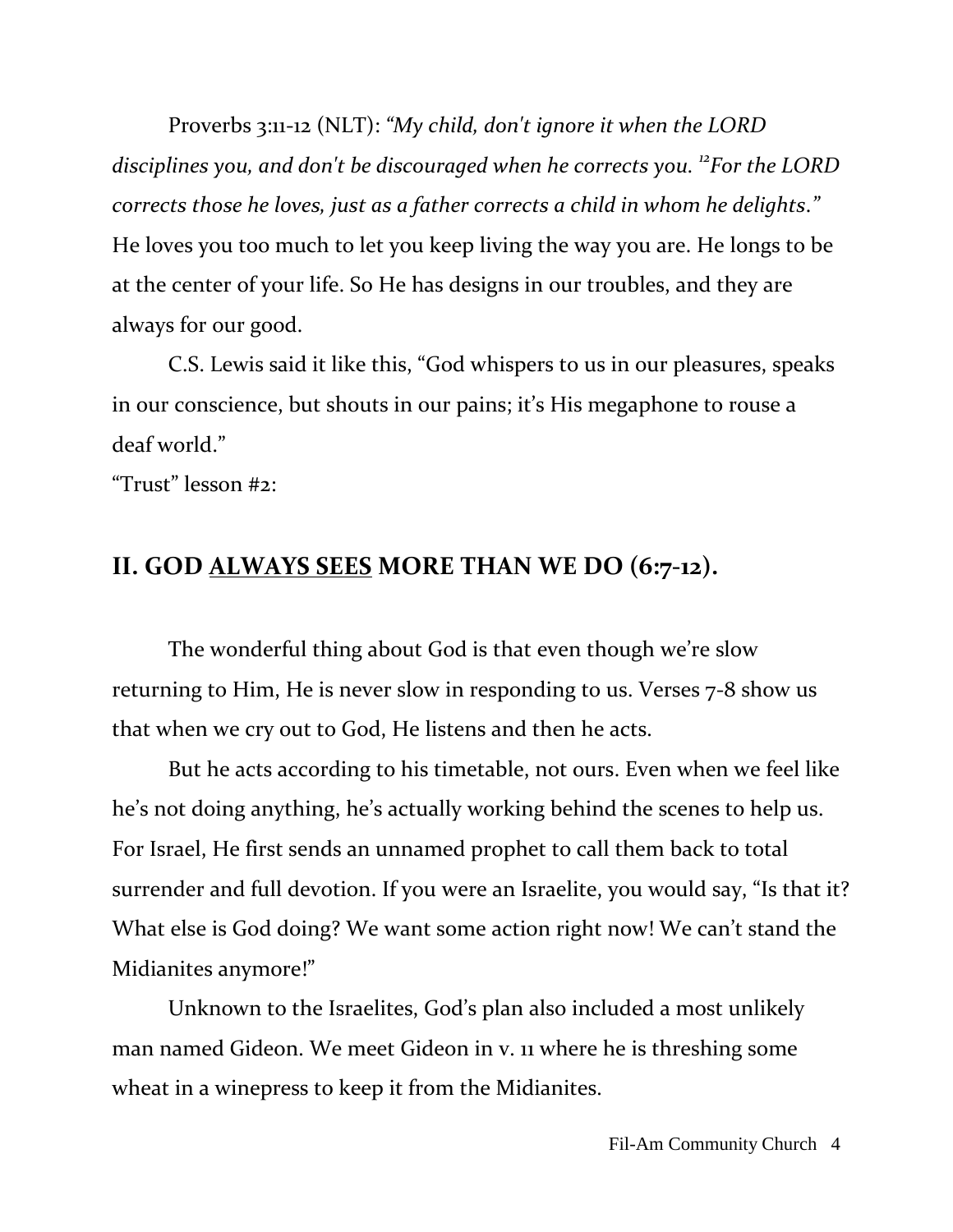Now some of you know this, but city boys like me don't. Normally, you would want to thresh wheat out in the open so that the wind could blow away the chaff. But Gideon has apparently been stung before, so he goes into hiding in an underground winepress, hoping to avert the attention of the Midianites. It's a pitiful sight, full of frustration, discouragement and fear.

In case you ever wonder if God has a sense of humor, read v. 12: *"When the Angel of the LORD appeared to Gideon, he said: "The LORD is with you, mighty warrior."* Was God being sarcastic? Or did He see more than Gideon saw? I believe God saw what He was about to make of Gideon; it was time Gideon saw it too.

Hey, brothers and sisters, do you know who you really are? One of the biggest lies we tell ourselves is that God uses only special people. People who are gifted, talented, beautiful, educated, and so on and so forth. We put ourselves on the shelf. But if you're a Christian, you know what the Bible says?

You're extra special. Why? Let's look at some verses to see who you are in God's eyes. Please let us read together these verses:

First of all,

You are God's child. (John 1:12, *"But to all who believed him and accepted him, he gave the right to become children of God*" (NLT)

You are His friend. (John 15:15, *"I no longer call you servants, because a master doesn't confide in his servants. Now you are my friends, since I have told you everything the Father told me."* NLT)

You are His masterpiece (Eph. 2:10, *"For we are God's masterpiece. He has created us anew in Christ Jesus, so that we can do the good things he planned for us long ago."* NLT)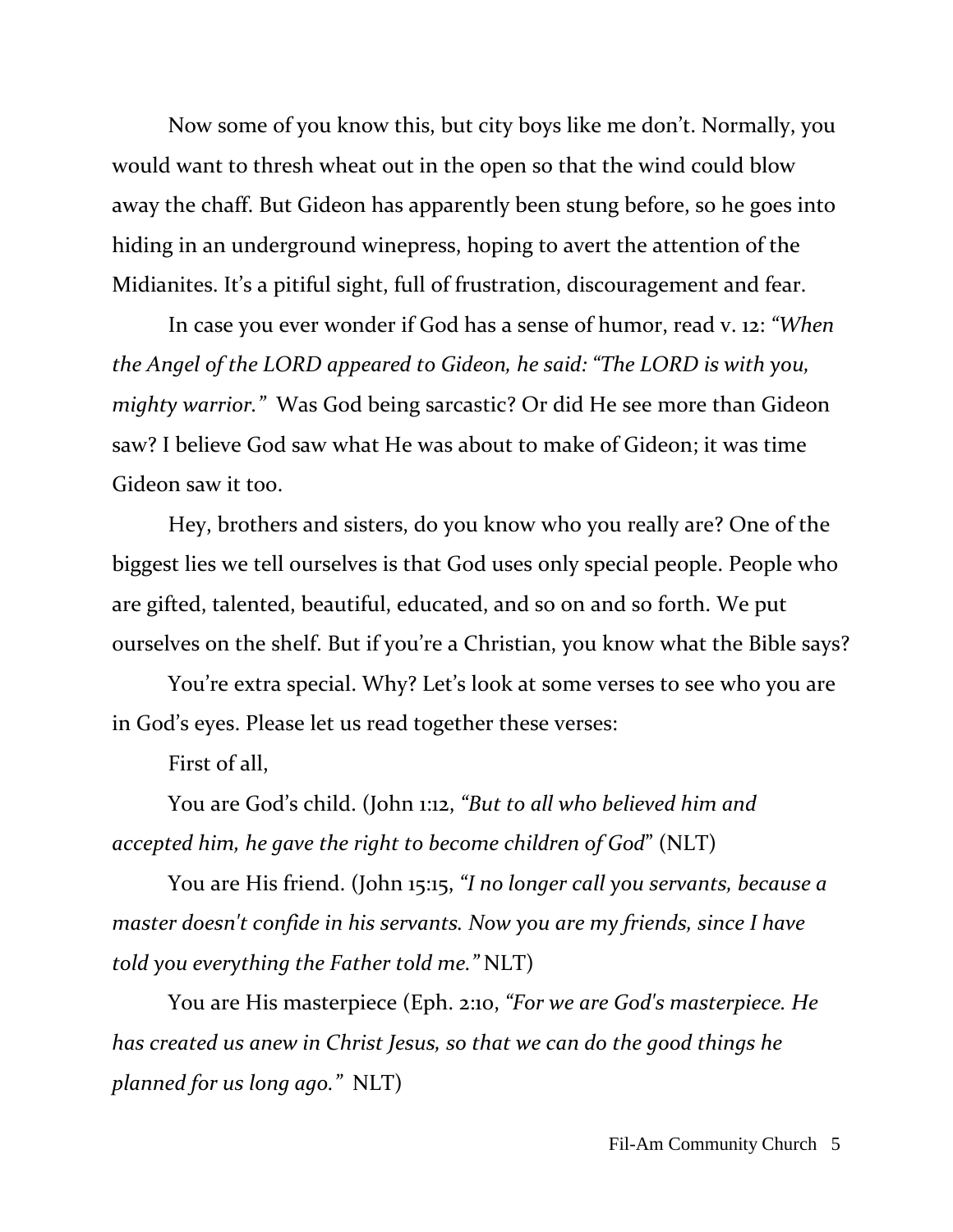You have been justified, meaning, you're no longer guilty of sin (Rom. 5:1, *"We are justified (acquitted, declared righteous, and given a right standing with God) through faith"* AMP*)*.

You are freed forever from condemnation from God (Rom. 8:1, *"Therefore, there is now no condemnation for those who are in Christ Jesus*" NIV).

You are adopted into His family. (Eph. 1:5, *"He predestined us to be adopted through Jesus Christ for Himself, according to His favor and will.*" HCSB)

Your citizenship is in heaven (Phil. 3:20, *"But we are citizens of heaven, where the Lord Jesus Christ lives."* NLT).

And you have everything from Him you need for life and godliness! God knows who you are, even if you don't. And He will work to help you see your true identity.

God was going to use Gideon in a mighty way. But Gideon didn't know about it, he wasn't aware of God's plans.

He looked at himself and there wasn't much there. That's what he thought. His inferiority complex limited him to do what he was capable of.

Turn to your neighbor and say, "You are extra special to God." And if you're beside your mate, turn to them and say, "You are extra special to me, too." Be sure that's your mate.

So don't limit yourselves. God wants to fulfill His purpose through you today. Are you in hiding? Or are you doing what God wants?

Trust Lesson #3: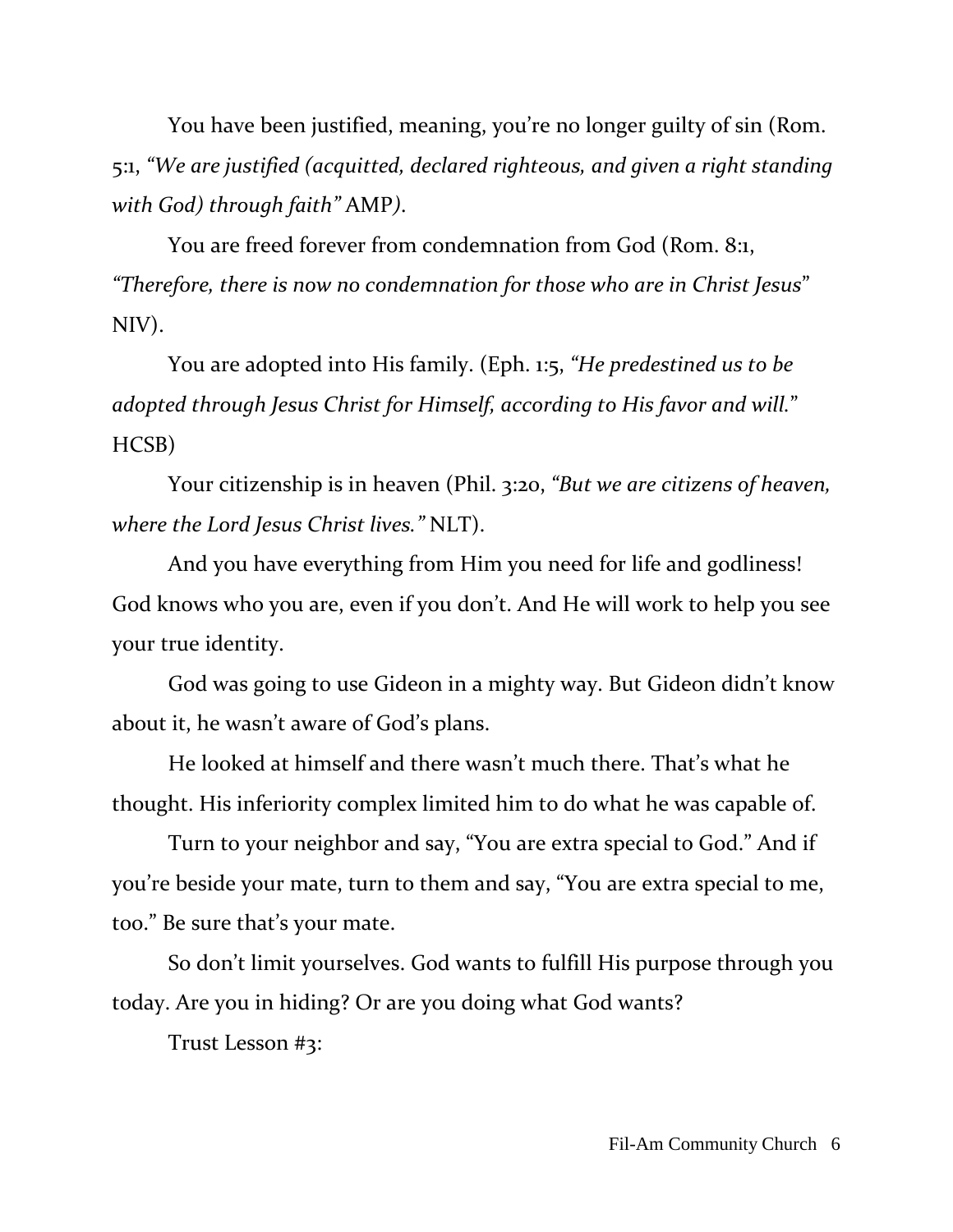## **III. GOD ASSURES US OF HIS PRESENCE (6:13-24).**

After being called a mighty warrior, Gideon begins to question God: *"But sir," Gideon replied, "if the LORD is with us, why has all this happened to us? Where are all his wonders that our fathers told us about when they said, 'Did not the LORD bring us up out of Egypt?' But now the LORD has abandoned us and put us into the hand of Midian."*

Verse 14 records something that must have caught Gideon off-guard. It says that the Lord turned to him. He looked Gideon full in the face and said, *"Go in the strength you have and deliver Israel from the power of Midian. Am I not sending you?"* Gideon still wasn't doing the math in this divine equation, so he begins to note just how unimpressive his resume is. He is the weakest link in his clan, the youngest in his family. He doesn't have any authority to call out the cavalry from his own tribe, let alone from others.

But God allays his fears by assuring him of His presence. In v. 16, *"The LORD answered, "I will be with you, and you will strike down all the Midianites together."*

Gideon needed a personal encounter with God. God met him right where he was, giving him a sense of peace and purpose by His promised presence. You know, Napoleon's soldiers allegedly said,

"When Napoleon takes our hands and looks at us, we feel like conquerors." In the same way, there's something that changes in us when we listen to God's voice and look "full in His wonderful face." Suddenly, His plans and purpose become the most important things on earth.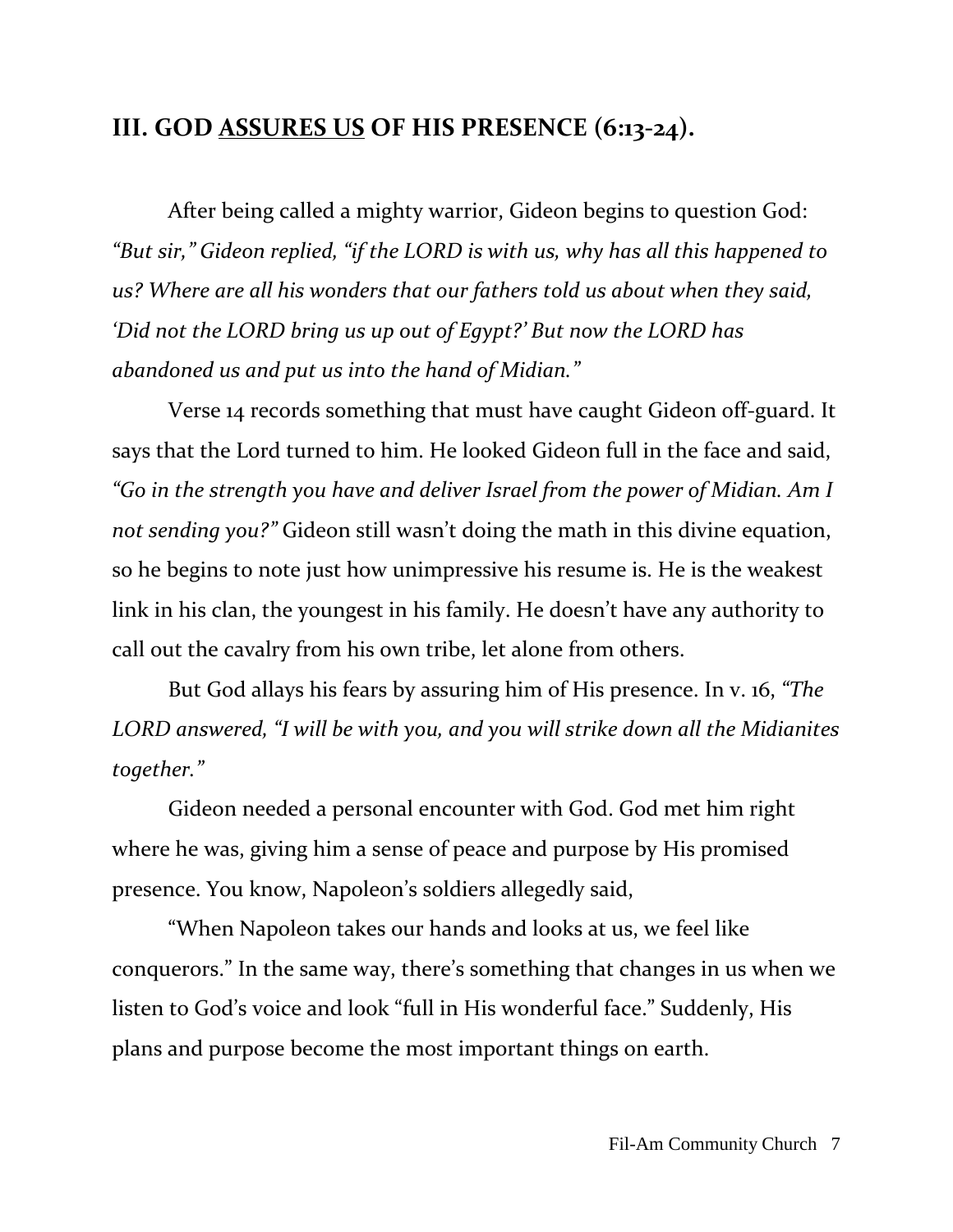You may be in a tight situation today just like Gideon. You're facing insurmountable odds. You're resigned to your situation. "I don't think this problem is ever going to go away. I might as well live with it." Or you're on the verge of giving up. "There's no hope in this situation. What can I do? Goodbye, world."

Friend, God is with you. This is the promise from his Word, *"He's right there with you. He won't let you down; he won't leave you."* Deut. 31:6 MSG

So, Gideon has just been pumped up by the Lord. But he's far from being ready. He needs to learn the next lesson and we too need to learn it.

Trust Lesson #4:

## **IV. PRIVATE FAITHFULNESS IS A PREREQUISITE TO PUBLIC USEFULNESS (6:25-32).**

Before Gideon can be used publicly, he must first clean up his own backyard. His family was breaking the 1st and 2nd commandments, with idols to Baal on their property. So the first assignment from the Lord was to take his dad's special seven-year-old bull and tear down the idols. Then, Gideon was to sacrifice that prized bull using the wood from the destroyed idol.

What's the point in telling us this? If you want to learn how to trust God, you must first set your own house in order. Before God can use you mightily, you must clean up your act first. He must be magnified in your own life, in your own home. Private worship prepares us for public power from God. There are no short cuts.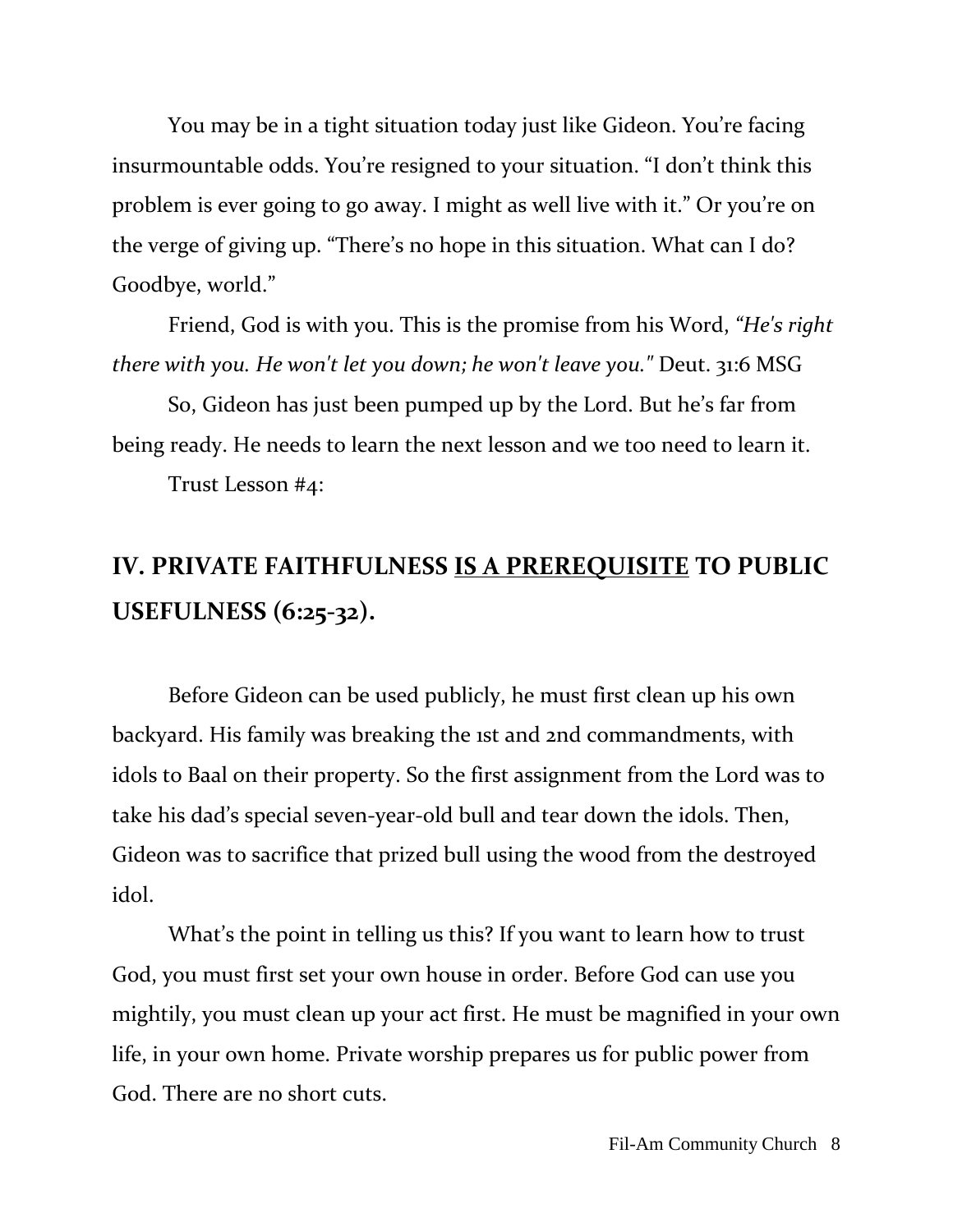So, is there anything you've been holding on to? Is there any sin that you're clinging to? Knock down your idols. Confess your sin.

Deal with it and return to full obedience to God. And don't think that you've committed the vilest of sins that it's hard for you to come back to God. God is faithful to forgive you whatever sin that's lurking in your own backyard. The Bible says, *"If we tell Him our sins, He is faithful and we can depend on Him to forgive us of our sins. He will make our lives clean from all sin."* (1 John 1:9)

Now, sometimes, when you clean up your act, it will stir things up. For example, if you used to gamble or bet on horses with some friends and now you don't go out with them anymore, they will call you names and worse, avoid you altogether. But be encouraged. God will honor those who honor Him!

It happened to Gideon. Evidently, this bull was community breeding stock owned by Gideon's family. Verse 30 reports that the men of the city said to Joash, "Bring out your son. He must die…" But Gideon's act was already affecting some change. His father, Joash awoke to the truth and stood up to the men, asking in v. 31, *"Are you going to plead Baal's cause?"* He concluded with a brave statement, *"If he is really a god, let him defend himself…"*

There's nothing like you becoming bold and courageous when you are right with God. You see, sin in our lives prevent the power of God from being demonstrated. In fact, the Bible says that we grieve the Holy Spirit when we sin. As a result, the Holy Spirit cannot fill us and he can't use us.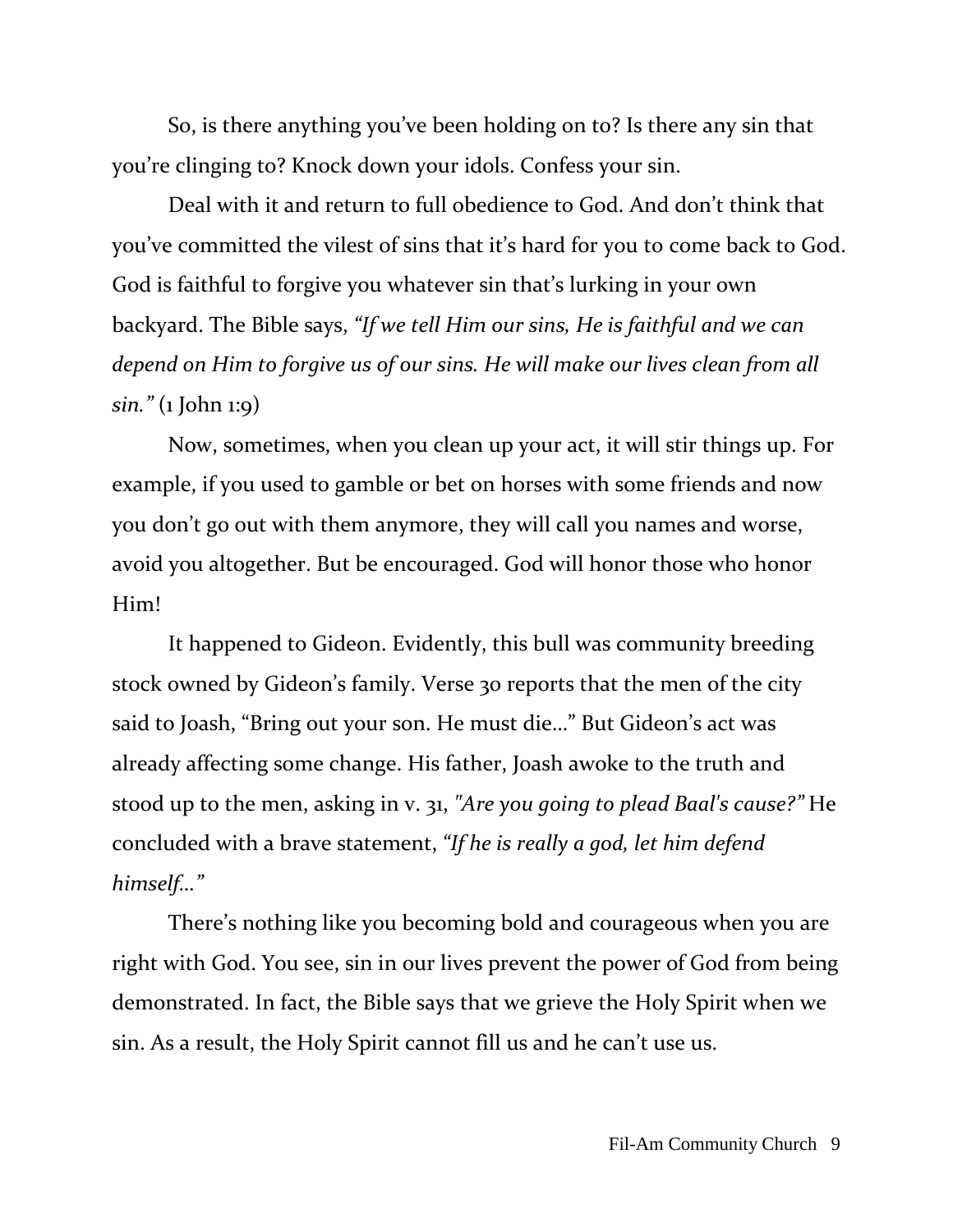A story is told of the preacher D.L. Moody who was going to hold an evangelistic crusade in London. The religious leaders gathered to talk about plans for the crusade. Some of them, however, were not happy about the coming of the American preacher. One of them stood up and said, "Why, is Moody the only one who can bring the gospel to the people of London? He doesn't have a monopoly of the Holy Spirit!"

Another quickly stood up and replied, "But the Holy Spirit has a monopoly of Moody!"

Does the Holy Spirit have a monopoly of you? If he does, then he can use you like he did Gideon and Moody. The Bible says in Ephesians 5:18 NLT, *"Let the Holy Spirit fill and control you."*

Trust Lesson #5:

### **V. GOD IS PATIENT WITH US AS HE GROWS US (6:33-40).**

If this were a movie, when we got to v. 33, ominous music would be playing. It says the Midianites and their partners are getting ready to make their annual raid. But instead of cringing in a cave, v. 34 says the Spirit of the LORD enveloped Gideon, and he blew the ram's horn and the Abiezrites rallied behind him.

Gideon had taken a huge step of faith in his private faithfulness and now God's Spirit was drawing people from far and wide. Thirty-two thousand men show up, ready to fight!

But watch this. Even after his encounter with Almighty God, even though he had been obedient to clean shop at home, and even though the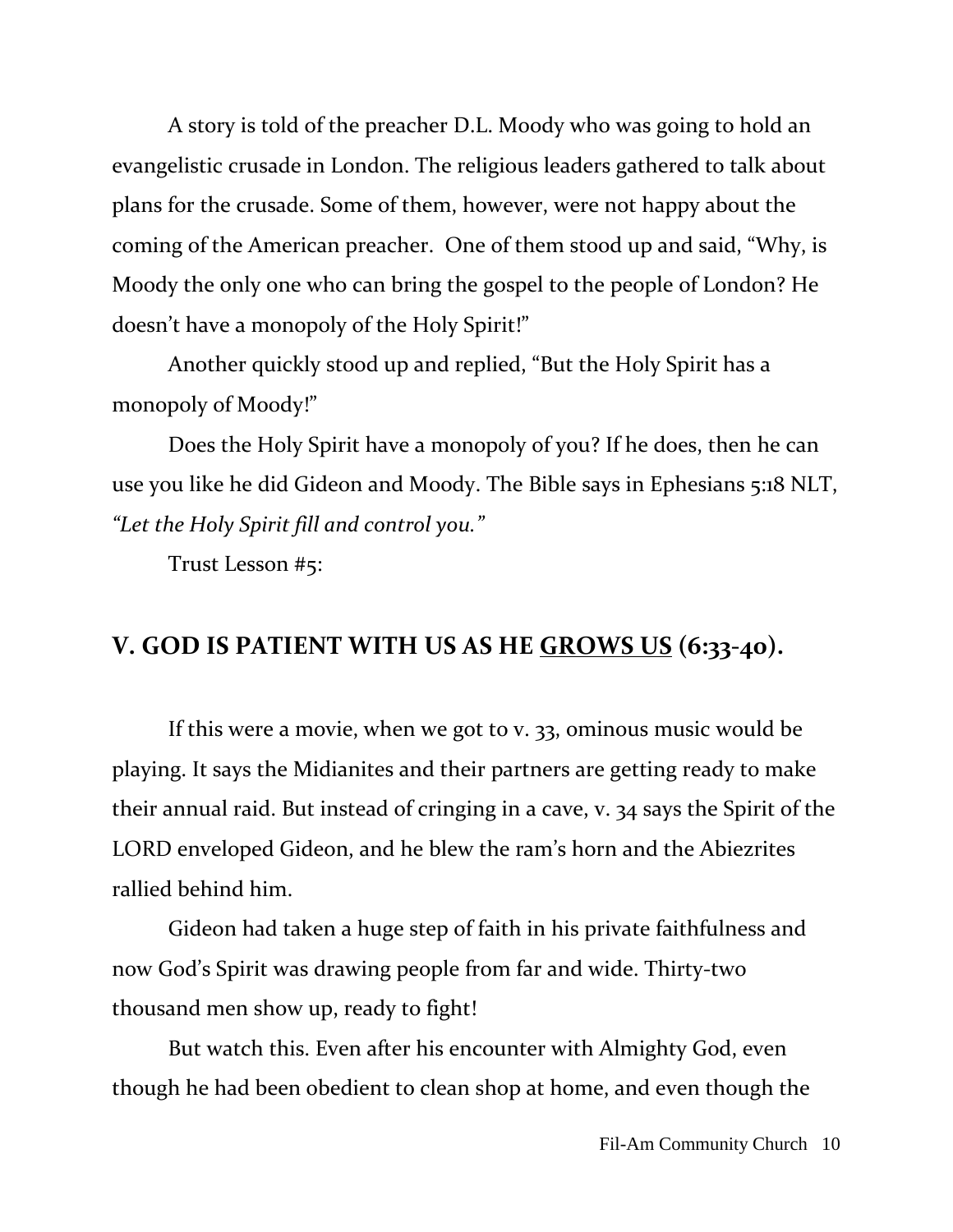Holy Spirit was empowering him, Gideon still struggled with doubts. He knows that God has promised to save Israel through him, but he's looking in the mirror and the reflection he sees doesn't look encouraging.

Notice vs. 36-37. *"Gideon said to God, 'If you will save Israel by my hand as you have promised- look, I will place a wool fleece on the threshing floor. If there is dew only on the fleece and all the ground is dry, then I will know that you will save Israel by my hand, as you said.'"* 

I love how loving, tender, and patient God is with us. Gideon is making a deal with God. He wants a confirming sign. And the Bible says the next morning, God gave it to him: the fleece was wet and the ground was dry. Even when this "Doubting Thomas" of the OT reverses the test in v. 39, asking that the fleece be dry and the ground covered with dew, God graciously confirmed His power to Gideon. Our Lord was developing this man into a fully convinced servant, matching each doubt with kind reassurance. God will show you the same patience as well as you seek His face, allaying your fears to grow you into a man or woman of God.

Trust lesson #6:

## **VI. SUCCESS IS DETERMINED BY GOD'S POWER, NOT OURS (7:1-8).**

Gideon's now ready to rumble but God has other plans. God says to him, "You've got too much people. Why don't we send some of the men home? I don't want you to brag and say, 'We did it!'"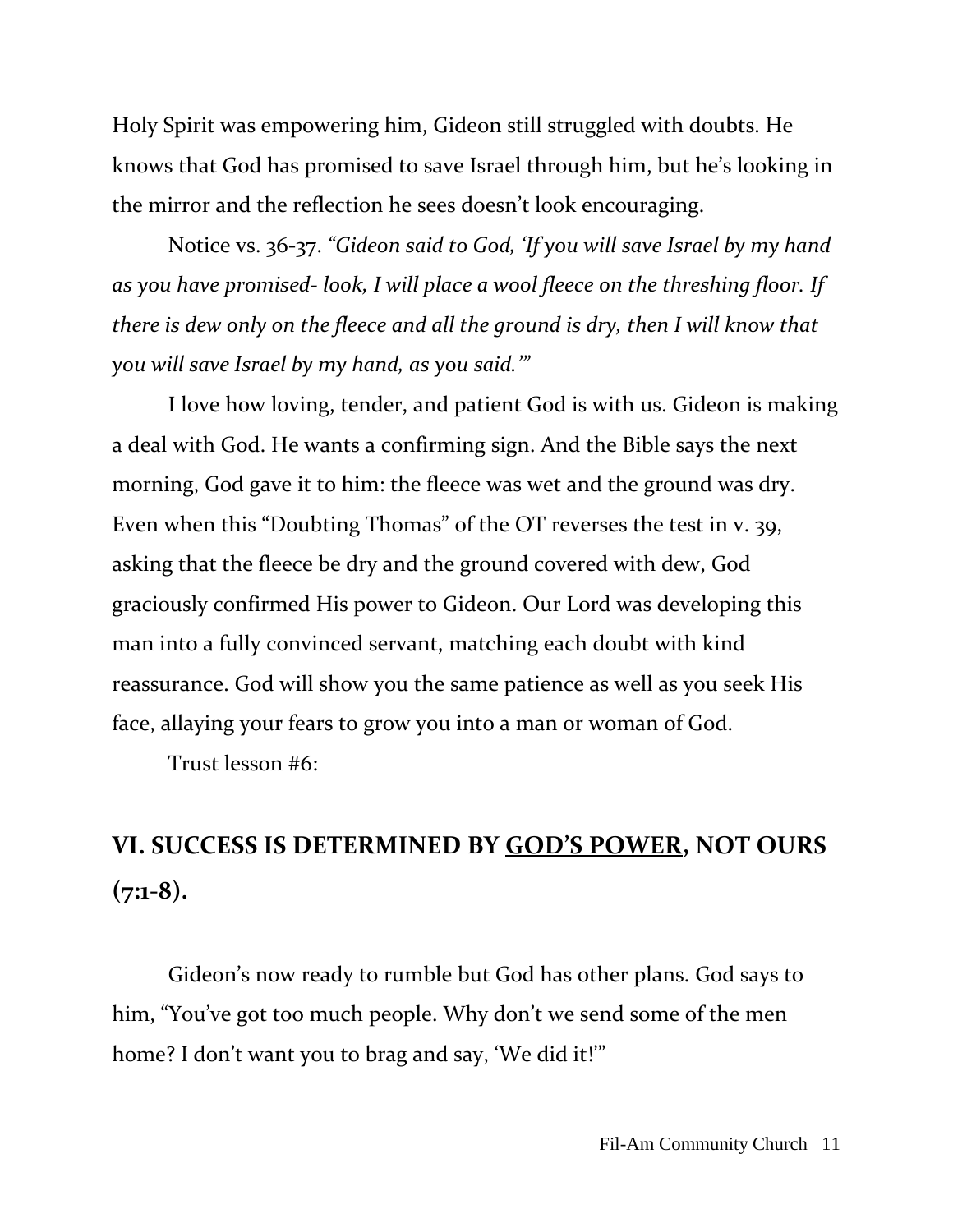God then proceeds to give Gideon a couple of tests to whittle the number down. The first test culled 22,000 men out of the army, leaving 10,000. Still too many, said God.

So in v. 4, a second test was given. God tells Gideon to take his men down to the water and let them drink. Weed out any men who stick their face down into the water to drink; keep the ones who ladle the water to their mouths with their hands. Gideon must have gulped hard when he counted how many were disqualified: 9700 were out, leaving only 300 men.

Can you imagine how Gideon felt? Chapter 8 tells us that the Midianite army numbered 135,000 men. That's 450 Midianites to every one Israeli soldier. God wants Gideon's army to face this horde with a mere 300 men who know how to drink politely!

God created an impossible situation of human weakness to exalt His own strength. This is His specialty! What did Jesus say in Luke 18:27? *"What is impossible with men is possible with God."* Here's a good lesson for us at Fil-Am: Accomplishing God's purposes is not determined by the bottom line on a finance sheet or the size of our congregation or the efficiency of our plans. We need to attend to all those things, sure.

But the truth is, God is looking to glorify Himself on earth through people who are fully dependent on Him, who believe He is with them and are ready to charge the hill in the name of the Lord! Amen? God doesn't need a majority vote from us on this; He doesn't need us at all. But He invites us to join Him in doing His will. When we do, we reap the benefits and He gets the glory. D. L Moody once said: "Give me ten men who fear nothing but sin and love nothing but God, and I shall change the world."